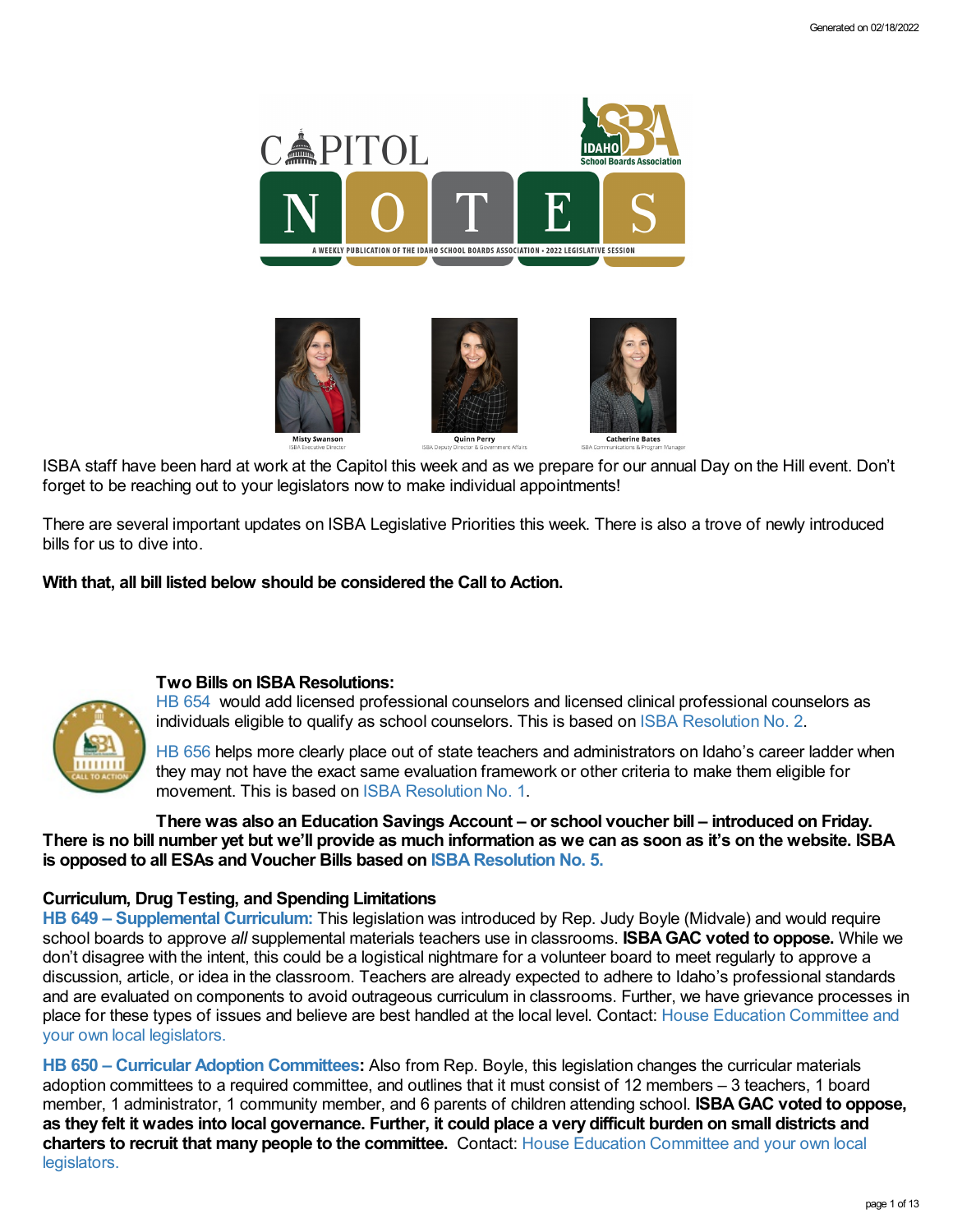**HB 651 – Drug Testing [Substitutes:](https://legislature.idaho.gov/sessioninfo/2022/legislation/H0651/)** Also from Rep. Boyle, this legislation would require a school district and charter to drug test substitute teachers prior to their hire. **ISBA is opposed.** While we're certainly opposed to all employees being under the influence on school property, this feels like we're violating privacy rights of parents and community members who are stepping up to serve a need. In addition, there is no fiscal note so districts would have to pay for the additional cost. Most schools and districts have policies in place that require drug testing on suspicion, and that process has seemingly worked well. Contact: House Education [Committee](https://legislature.idaho.gov/sessioninfo/2022/standingcommittees/HEDU/) and your own local legislators. Generated on 02/18/2022

**HB 652 – Health Insurance [Limitations:](https://legislature.idaho.gov/sessioninfo/2022/legislation/H0652/)** This legislation is sponsored by Rep. Horman and has two main components: first, it would mandate that the discretionary monies allocated for health insurance is spent *only* on health insurance, and if used for other purposes would revert back to the state. If they failed to make such reimbursement, the "misused funds" would be deducted from the district or schools next payment. If you used up to 90% for the health insurance money, you could retain the remaining amount but it must be used on health insurance the following year. **While we support the intent, we think there are substantial unintended consequences. ISBAGAC directed staff to address these concerns and in the meantime oppose to the first piece.** The second piece, which we are supportive of, ensures that all school employees can still use unused sick leave to pay for health insurance upon retirement. Contact: House Education [Committee](https://legislature.idaho.gov/sessioninfo/2022/standingcommittees/HEDU/) and your own local legislators.

**HB 653 – [LevyDisclosure](https://legislature.idaho.gov/sessioninfo/2022/legislation/H0653/) Issues:** This legislation would require additional levy disclosure, in that schools would be required to include a etailed purposes for the levy, and include the amount for each purpose. If you fail to comply, it would invalidate the levy. In addition, if you had more than a 10% various on the stated purpose on the ballot, the board would be required to hold a public hearing prior to taking action on using the levy dollars differently. **ISBAGAC voted to oppose. We're pro-transparency, but worry this puts significant barriers on the necessary flexibility for levy funds.** Contact: House Education [Committee](https://legislature.idaho.gov/sessioninfo/2022/standingcommittees/HEDU/) and your own local legislators.

# **Let's Talk Kindergarten**

There are currently (4) Kindergarten bills for us to consider – though one was a misprint. Which is our best bet? It's complicated. ISBA believes the cleanest, most-straightforward Full Day Kindergarten bill is SB 1315, sponsored by Senator Carl Crabtree from Grangeville.

**SB 1315 – Full [DayKindergarten:](https://legislature.idaho.gov/sessioninfo/2022/legislation/S1315/)** This proposal is based on a proposal passed by the State Board of Education and creates the calculated formula to allow for the funding of full-day kindergarten. It would cost between \$42 million and \$46 million annually, if an estimated 80% of school districts and charter schools take part in full-day kindergarten. Participation in full-day kindergarten by districts and schools would be still optional, and it does not change the fact that kindergarten in general is still optional for parents and legal guardians. Something important to note, this bill would prohibit school districts from paying for full-day kindergarten with maintenance and operations levies. This bill also requires that full-day kindergarten programs use evidence-based teaching methods and includes a parental engagement component.

Please contact your own local legislators and Senate [Education](https://legislature.idaho.gov/sessioninfo/2022/standingcommittees/SEDU/) and tell them why you support full-day kindergarten – namely SB1315. Need some talking points? Check out this blog post for ways to talk about Kindergarten <https://www.idsba.org/blog/lets-talk-full-day-kindergarten/>.

# **Note that SB 1316 is almost identical and was a misprint.**

# **SB 1317/1318 - Kinder Savings Accounts & Half Time Options – Sen. Thayn**

Sen. Thayn has two interesting ideas for Full-Day Kindergarten. 1317 creates a kindergarten savings account and is contingent if the legislature funds full-day Kindergarten. It would direct the State Board to create a program where a parent or legal guardian can apply to the school district or charter to withdraw funds to be used for certain approved expenses – such as technology, curriculum, therapies, or other expenses approved by the State Board. The account essentially functions as a government-authorized account that allows families to spend government funds on a variety of educationrelated costs for kindergarten. The student is only eligible be up to \$1,000 at first, but receive another \$500 if they pass the spring IRI with a 'proficient' or better score. The school or district also receives \$500 for administrative costs, including the IRI.

1318 says that support units for kindergarten students who only enroll in a half-day program – but, who meet certain conditions – can be counted as a 'full-day' student if they participate in kindergarten screeners or assessments are provided evidence-based supplementary materials, and if the student is not proficient ay enroll in a 3 to 5 in-person summer school.

**Need help navigating the Idaho Legislature?** To stay up to date on what is happening in the 2022 Legislative Session visit their [website.](https://legislature.idaho.gov/legislators/whosmylegislator/) **A few helpful links:**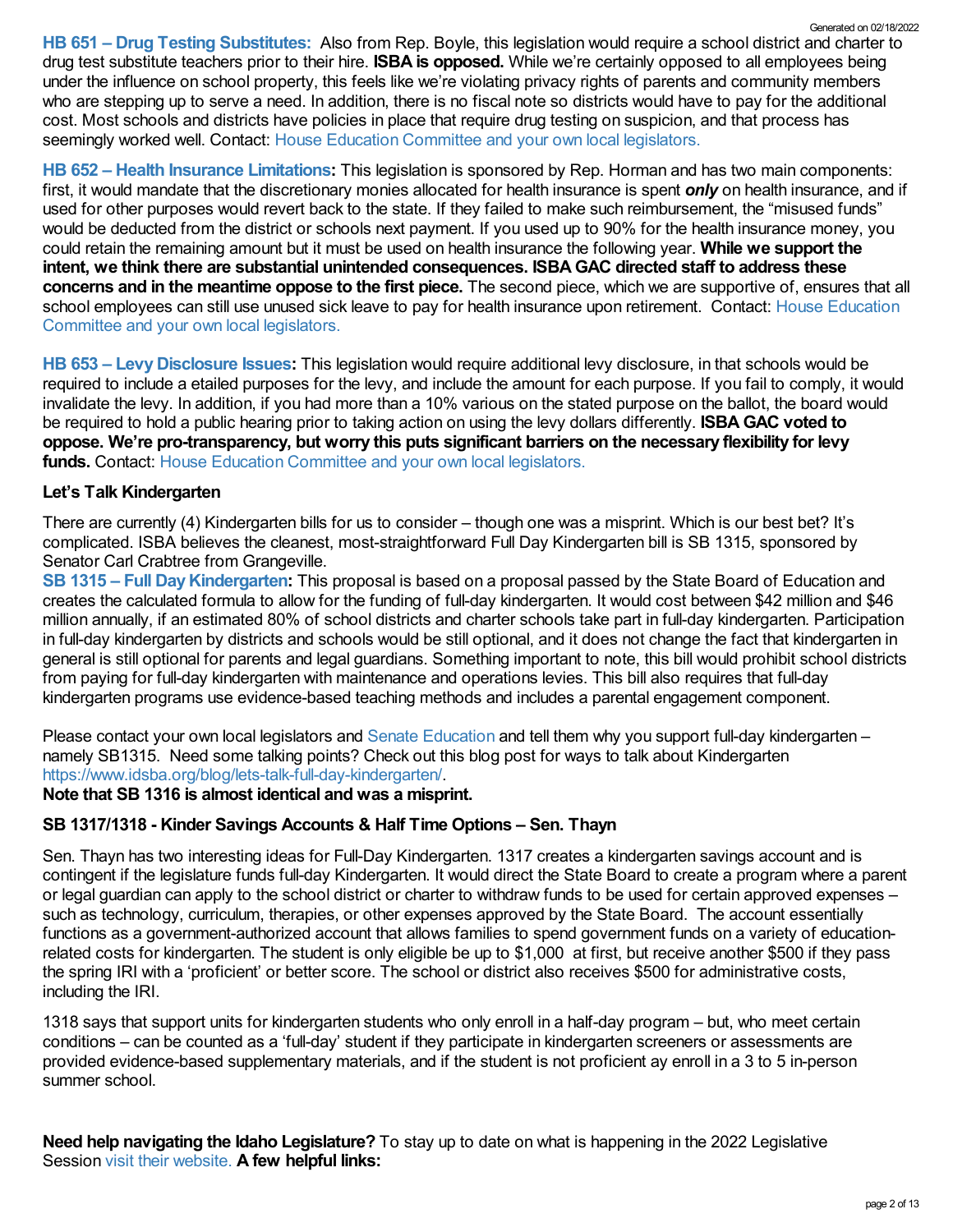Find the House Committee Agendas [here.](https://legislature.idaho.gov/sessioninfo/agenda/hagenda/)

Find the Senate Committee Agendas [here.](https://legislature.idaho.gov/sessioninfo/agenda/sagenda/)

### **Color Coded Bill Key:**

**Pink: Bills that are urgent | Green: ISBA Sponsored Bill | Yellow: Monitoring - Impact | Blue: Monitoring - No Expected Impact** 

**Tracking:** Monitoring - Impact | **H [0656](https://legislature.idaho.gov/sessioninfo/2022/legislation/H0656/) | Amends existing law to provide for placement on the career ladder of certain previously certified staff.**

**Introduced:** 02/16/2022 | **Last Action:** Feb 17, 2022 - Reported Printed and Referred to Education

**Our Position:** Support

#### **Staff Analysis:**

This legislation helps more clearly place out of state teachers and administrators on Idaho's career ladder when they may not have the exact same evaluation framework or other criteria to make them eligible for movement. This is based on ISBA Resolution No. 1. Please contact House Education to support this legislation.

**Tracking:** Monitoring - Impact | **H [0655](https://legislature.idaho.gov/sessioninfo/2022/legislation/H0655/) | Amends existing law to provide for dyslexia intervention and screening programs in certain grades.**

**Introduced:** 02/16/2022 | **Last Action:** Feb 17, 2022 - Reported Printed and Referred to Education

**Our Position:** Neutral

#### **Staff Analysis:**

This legislation defines "dyslexia" based on the definition from the International Dyslexia Association and directs the state department of education to implement a dyslexia handbook, which includes strategies and available resources and services to support students with dyslexia. It requires the state department of education to provide training for educators and to designate a dyslexia specialist to support reading improvement plans for students with dyslexia.

**Tracking:** ISBA Sponsored Bill | **H [0654](https://legislature.idaho.gov/sessioninfo/2022/legislation/H0654/) | Amends existing law to authorize certain professionals to work as school counselors.**

**Introduced:** 02/16/2022 | **Last Action:** Feb 17, 2022 - Reported Printed and Referred to Education

**Our Position:** Support

**Staff Analysis:**

This legislation would add licensed professional counselors and licensed clinical professional counselors as individuals eligible to qualify as school counselors. This is based on ISBA [Resolution](https://www.idsba.org/wp-content/uploads/2021/12/02-Hiring-Flexibility-on-Licensed-Counselors.pdf) No. 2. Please, contact House Education and support this legislation.

Tracking: Urgent | H [0653](https://legislature.idaho.gov/sessioninfo/2022/legislation/H0653/) | Adds to existing law to provide that a ballot question for a supplemental levy must be accompanied by a disclosure about the purposes for which the levy revenues will be used and to provide that **school districts must use levy revenues for the purposes identified in the disclosure.**

**Introduced:** 02/16/2022 | **Last Action:** Feb 17, 2022 - Reported Printed and Referred to Education

**Our Position:** Oppose

**Staff Analysis:**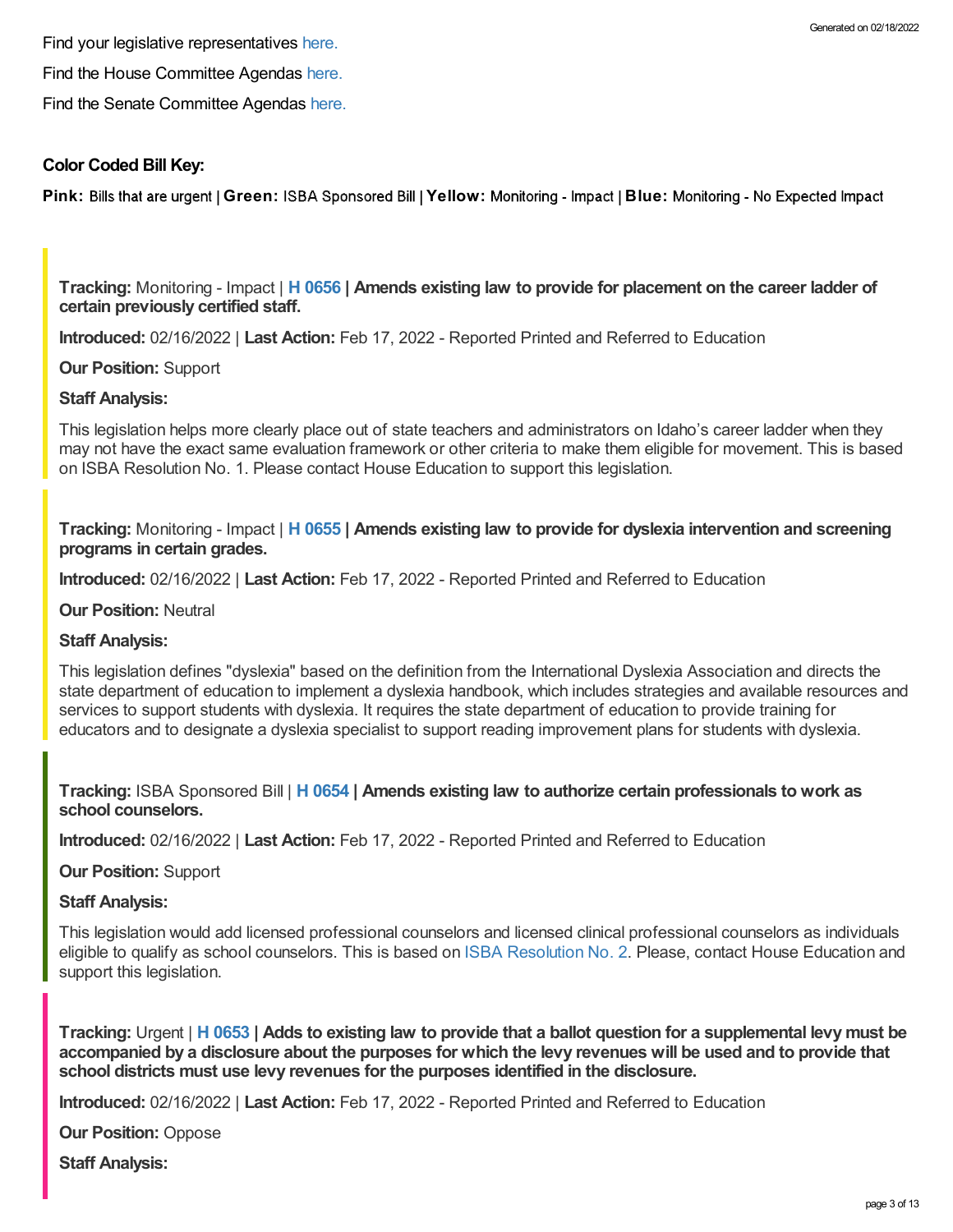This legislation would require additional levy disclosure, in that schools would be required to include a detailed purposes for the levy, and include the amount for each purpose. If you fail to comply, it would invalidate the levy. In addition, if you had more than a 10% various on the stated purpose on the ballot, the board would be required to hold a public hearing prior to taking action on using the levy dollars differently. **ISBAGAC voted to oppose. We're pro[transparency,](https://legislature.idaho.gov/sessioninfo/2022/standingcommittees/HEDU/) but worry this puts significant barriers on the necessary flexibility for levy funds.** Contact: House Education Committee and your own local legislators. Generated on 02/18/2022

Tracking: Urgent | H [0652](https://legislature.idaho.gov/sessioninfo/2022/legislation/H0652/) | Amends and adds to existing law to provide that funds appropriated for employee health insurance shall be used for such insurance and to provide for the payment of certain premiums by the **retirement board.**

**Introduced:** 02/16/2022 | **Last Action:** Feb 17, 2022 - Reported Printed and Referred to Education

### **Our Position:** Oppose

### **Staff Analysis:**

This legislation is sponsored by Rep. Horman and has two main components: first, it would mandate that the discretionary monies allocated for health insurance is spent *only* on health insurance, and if used for other purposes would revert back to the state. If they failed to make such reimbursement, the "misused funds" would be deducted from the district or schools next payment. If you used up to 90% for the health insurance money, you could retain the remaining amount but it must be used on health insurance the following year. **While we support the intent, we think there are substantial unintended consequences. ISBAGAC directed staff to address these concerns and in the meantime oppose to the first piece.** The second piece, which we are supportive of, ensures that all school employees can still use unused sick leave to pay for health insurance upon retirement. Contact: House Education [Committee](https://legislature.idaho.gov/sessioninfo/2022/standingcommittees/HEDU/) and your own local legislators.

Tracking: Urgent | H [0651](https://legislature.idaho.gov/sessioninfo/2022/legislation/H0651/) | Amends existing law to require drug testing and criminal background tests for certain **teachers.**

**Introduced:** 02/16/2022 | **Last Action:** Feb 17, 2022 - Reported Printed and Referred to Education

### **Our Position:** Oppose

### **Staff Analysis:**

This legislation would require a school district and charter to drug test substitute teachers prior to their hire. **ISBA is opposed.** While we're certainly opposed to all employees being under the influence on school property, this feels like we're violating privacy rights of parents and community members who are stepping up to serve a need. In addition, there is no fiscal note so districts would have to pay for the additional cost. Most schools and districts have policies in place that require drug testing on suspicion, and that process has seemingly worked well. Contact: House Education [Committee](https://legislature.idaho.gov/sessioninfo/2022/standingcommittees/HEDU/) and your own local legislators.

**Tracking:** Urgent | **H [0650](https://legislature.idaho.gov/sessioninfo/2022/legislation/H0650/) | Amends existing law to revise provisions regarding curricular materials adoption committees.**

**Introduced:** 02/16/2022 | **Last Action:** Feb 17, 2022 - Reported Printed and Referred to Education

### **Our Position:** Oppose

### **Staff Analysis:**

This legislation changes the curricular materials adoption committees to a required committee, and outlines that it must consist of 12 members – 3 teachers, 1 board member, 1 administrator, 1 community member, and six parents of children attending school. **ISBAGAC voted to oppose, as they felt it wades into local governance. Further, it could** place a very difficult burden on small districts and charters to recruit that many people to the committee. Contact: House Education [Committee](https://legislature.idaho.gov/sessioninfo/2022/standingcommittees/HEDU/) and your own local legislators.

**Tracking:** Urgent | **H [0649](https://legislature.idaho.gov/sessioninfo/2022/legislation/H0649/) | Amends existing law to require approval of supplemental material.**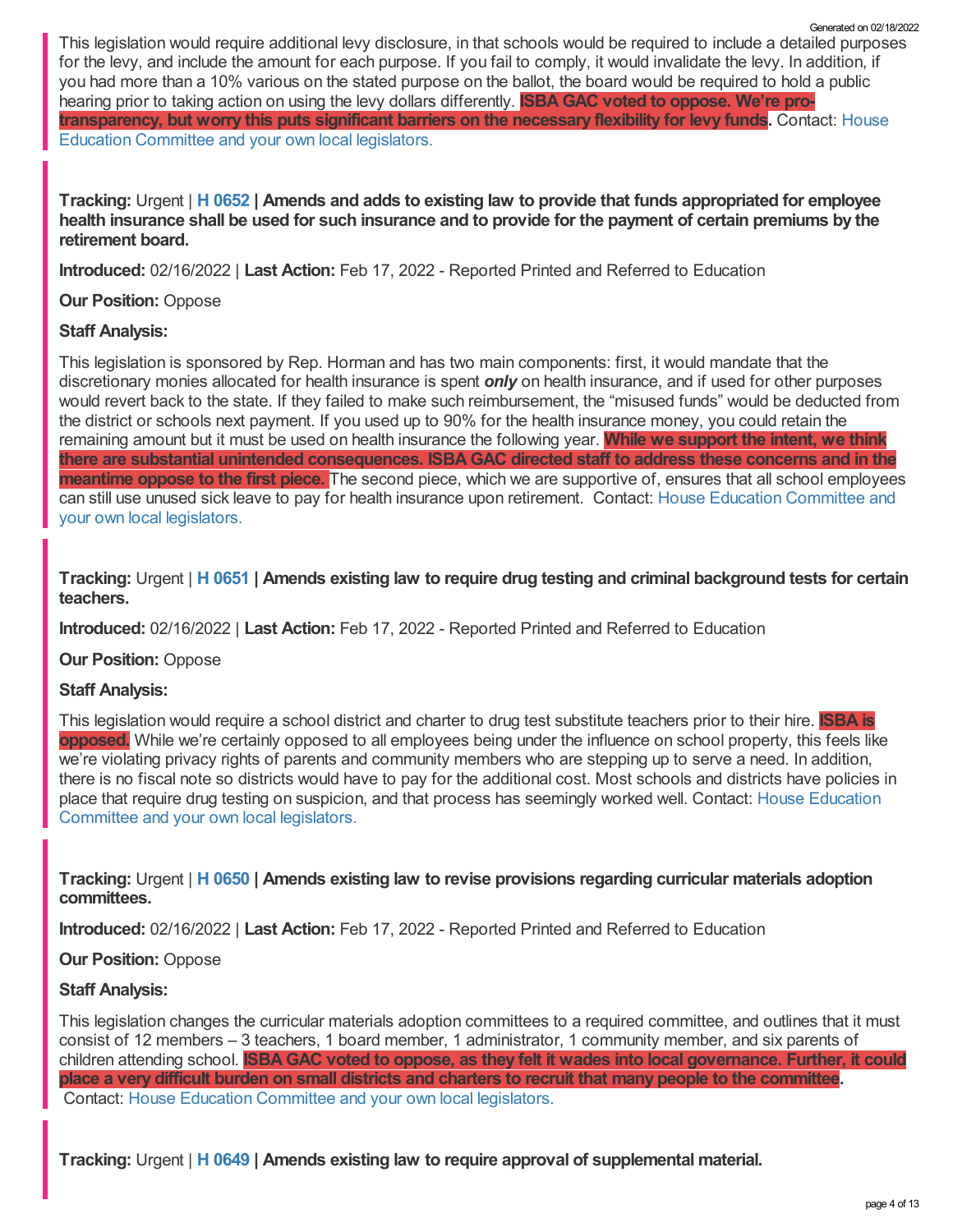**Introduced:** 02/16/2022 | **Last Action:** Feb 17, 2022 - Reported Printed and Referred to Education

**Our Position:** Oppose

### **Staff Analysis:**

This legislation would require school boards to approve *all* supplemental materials teachers use in classrooms. **ISBA GAC voted to oppose.** While we don't disagree with the intent, this could be a logistical nightmare for a volunteer board to meet regularly to approve a discussion, article, or idea in the classroom. Teachers are already expected to adhere to Idaho's professional standards and are evaluated on components to avoid outrageous curriculum in classrooms. Further, we have grievance processes in place for these types of issues and believe are best handled at the local level. Contact: House Education [Committee](https://legislature.idaho.gov/sessioninfo/2022/standingcommittees/HEDU/) and your own local legislators.

**Tracking:** Urgent | **H [0627](https://legislature.idaho.gov/sessioninfo/2022/legislation/H0627/) | Amends existing law to provide for enrollment-based funding and to allow for alternative education programs.**

**Introduced:** 02/14/2022 | **Last Action:** Feb 15, 2022 - Reported Printed and Referred to Education

**Our Position:** Support

**Staff Analysis:**

This would change Idaho permanently to allocating support unites based on FTE Enrollment, instead of Average Daily Attendance. This is how we've essentially been funded the last two years, it's a much more accurate way to count students. ISBA supports this legislation.

Tracking: Urgent | H [0607](https://legislature.idaho.gov/sessioninfo/2022/legislation/H0607/) | Amends existing law to provide that the commission may adopt certain rules and to **revise provisions regarding joint lotteries.**

**Introduced:** 02/14/2022 | **Last Action:** Feb 17, 2022 - Reported out of Committee without Recommendation, Filed for Second Reading

**Our Position:** Support

#### **Staff Analysis:**

**ISBA is in strong support of this legislation.** This legislation ensures that Idaho can still remain in the Multi State Lottery Association and play Powerball - Idaho's most popular lottery game. Idaho schools receive significant amount of support for facility upgrades and bond/levy equalization. Without this legislation, Idaho would no longer be eligible to have Powerball and those funds would be at risk. **This bill is on the House Floor and needs your support! Contact your House members today!**

**Tracking:** Monitoring - Impact | **S [1318](https://legislature.idaho.gov/sessioninfo/2022/legislation/S1318/) | Amends existing law to establish provisions regarding certain kindergarten students.**

**Introduced:** 02/14/2022 | **Last Action:** Feb 15, 2022 - Reported Printed; referred to Education

**Our Position:** Oppose

#### **Staff Analysis:**

1318 says that support units for kindergarten students who only enroll in a half-day program – but, who meet certain conditions – can be counted as a 'full-day' student if they participate in kindergarten screeners or assessments are provided evidence-based supplementary materials, and if the student is not proficient ay enroll in a 3 to 5 in-person summer school. **We have some concerns with this legislation and will address them with the sponsor.**

**Tracking:** Monitoring - Impact | **S [1317](https://legislature.idaho.gov/sessioninfo/2022/legislation/S1317/) | Adds to existing law to establish a kindergarten savings account.**

**Introduced:** 02/14/2022 | **Last Action:** Feb 15, 2022 - Reported Printed; referred to Education

**Our Position:** Oppose

**Staff Analysis:**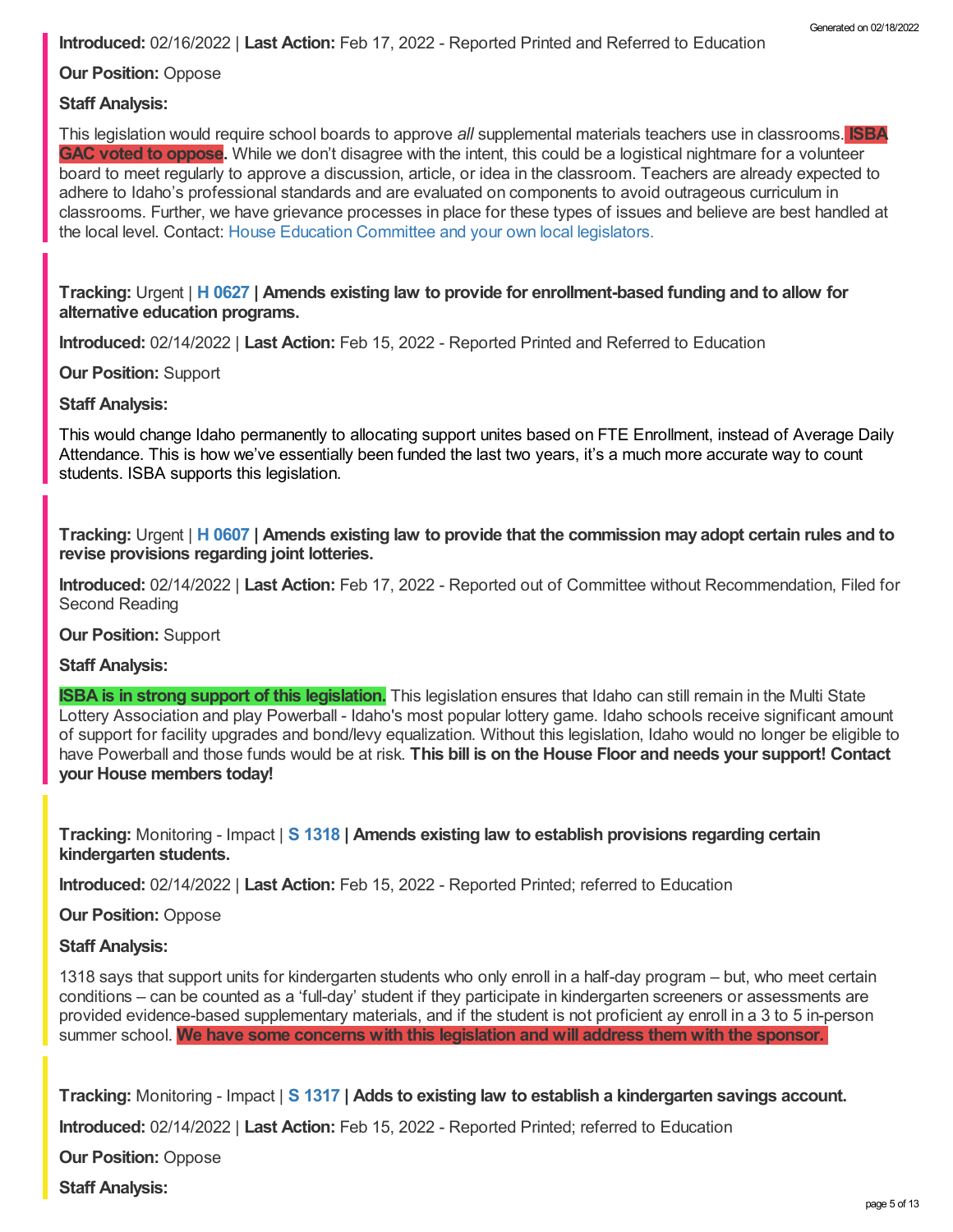Sen. Thayn has two interesting ideas for Full-Day Kindergarten. 1317 creates a kindergarten savings account and is contingent if the legislature funds full-day Kindergarten. It would direct the State Board to create a program where a parent or legal guardian can apply to the school district or charter to withdraw funds to be used for certain approved expenses – such as technology, curriculum, therapies, or other expenses approved by the state Board The account essentially functions as a government-authorized accounts that allow families to spend government funds on a variety of education-related costs for kindergarten families. The student is only eligible be up to \$1,000 at first, but receive another \$500 if they pass the spring IRI with a 'proficient' or better score. The school or district also receives \$500 for administrative costs, including the IRI. **ISBA has concerns and will address them with the sponsor.**

**Tracking:** Urgent | **S [1315](https://legislature.idaho.gov/sessioninfo/2022/legislation/S1315/) | Amends existing law to provide for full-day kindergarten and to revise provisions regarding certain support units and funding distributions.**

**Introduced:** 02/14/2022 | **Last Action:** Feb 15, 2022 - Reported Printed; referred to Education

**Our Position:** Support

### **Staff Analysis:**

This proposal is based on a proposal passed by the State Board of Education and creates the calculated formula to allow for the funding of full-day kindergarten. It would cost between \$42 million and \$46 million annually, if an estimated 80% of school districts and charter schools take part in full-day kindergarten. Participation in full-day kindergarten by districts and schools would be still optional, and it does not change the fact that kindergarten in general is still optional for parents and legal guardians. **S**omething important to note, this bill would prohibit school districts from paying for fullday kindergarten with maintenance and operations levies. This bill also requires that full-day kindergarten programs use evidence-based teaching methods and includes a parental engagement component. **ISBA is in support of this legislation and urges you contact your own local legislators and Senate [Education](https://legislature.idaho.gov/sessioninfo/2022/standingcommittees/SEDU/)**

Tracking: Monitoring - Impact | S [1302](https://legislature.idaho.gov/sessioninfo/2022/legislation/S1302/) | Amends and adds to existing law to provide sales tax revenues to school **districts and to revise provisions regarding school levy authority.**

**Introduced:** 02/11/2022 | **Last Action:** Feb 14, 2022 - Reported Printed; referred to Local Government & Taxation

**Our Position:**

**Staff Analysis:**

**Tracking:** Monitoring - No Expected Impact | **H [0592](https://legislature.idaho.gov/sessioninfo/2022/legislation/H0592/) | Adds to existing law to establish the Idaho Workforce Housing Fund and to establish the Idaho Workforce Housing AdvisoryCommission.**

**Introduced:** 02/10/2022 | **Last Action:** Feb 11, 2022 - Reported Printed and Referred to Commerce & Human **Resources** 

**Our Position:** Support

### **Staff Analysis:**

**ISBA Supports this legislation.** This legislation would create an advisory commission who would be tasked with developing, implementing, and maintaining a statewide workforce housing plan. The fund would be created to accept funds appropriated by the legislature, and distribute funds according to the statewide workforce housing plan implemented by the Commission. We know that workforce housing is an issue deeply impacting school districts – in areas rural and urban. This is a step in the right direction to collaborate with other local governments and employers to be able to recruit and retain a workforce in Idaho's schools.

**Tracking:** Monitoring - Impact | **S [1291](https://legislature.idaho.gov/sessioninfo/2022/legislation/S1291/) | Charter Certificate Bill - Amends existing law to provide alternative methods of obtaining certain certifications.**

**Introduced:** 02/10/2022 | **Last Action:** Feb 16, 2022 - Reported out of committee; to 14th Order for amendment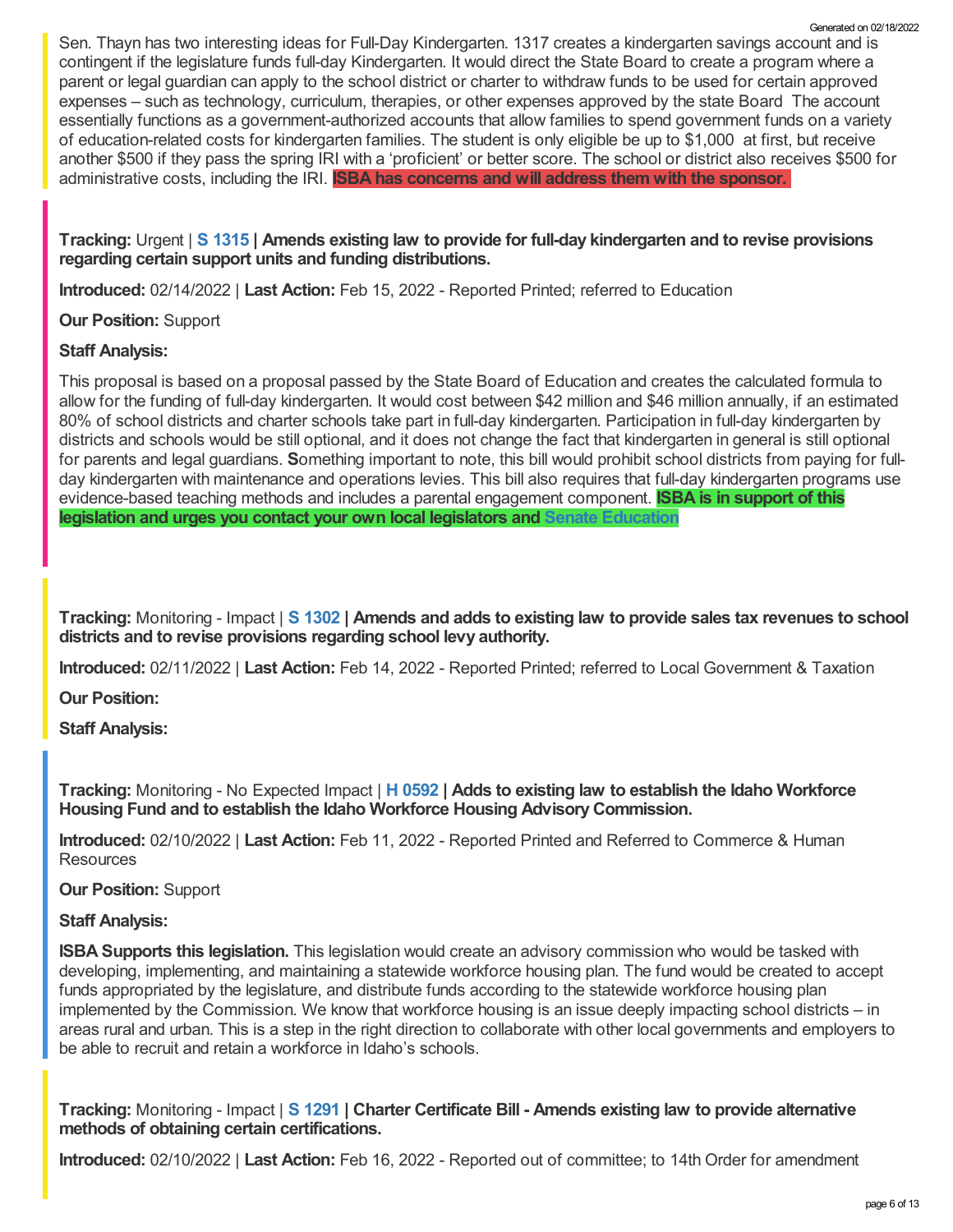### **Our Position:** Neutral

### **Staff Analysis:**

ISBA is neutral on this legislation. Like House Bill 221 from last year, this allows local charter school boards to create a charter-specific certificate. Requirements are that you hold a bachelor's degree and/or CTE certificate, but you aren't required to be doing an alternate route to certification. It is only allowed at charter schools, and only transferrable from charter to charter via MOU. It also allows the charter to create their on professional development in substitute of the State Board of Education.

**Tracking:** Monitoring - Impact | **S [1290](https://legislature.idaho.gov/sessioninfo/2022/legislation/S1290/) | Adds to existing law to establish the Rural and Underserved Educator Incentive Program.**

**Introduced:** 02/10/2022 | **Last Action:** Feb 17, 2022 - Reported out of Committee with Do Pass Recommendation; Filed for second reading

### **Our Position:** Support

### **Staff Analysis:**

This bill has bi-partisan support and establishes a rural educator incentive program for high-need or rural districts/charters. It would provide a maximum amount of eligible funding that gradually increases for the number of years the educator stays in the high need or rural district/charter. Funds could be used for loan repayments, additional degrees, or other education costs. Please contact your Senator in support of this legislation

Tracking: Monitoring - Impact | H [0571](https://legislature.idaho.gov/sessioninfo/2022/legislation/H0571/) | Amends existing law to allow school buses to travel up to 70 miles per **hour on the interstate.**

**Introduced:** 02/09/2022 | **Last Action:** Feb 17, 2022 - Reported out of Committee with Do Pass Recommendation, Filed for Second Reading

### **Our Position:** Neutral

### **Staff Analysis:**

This legislation would supercede Idaho's Standards for School Bus Drivers and allow them to drive 70 miles per house on the interstate, instead of the 65 mile per hour rule currently.

**Tracking:** Monitoring - Impact | **H [0566](https://legislature.idaho.gov/sessioninfo/2022/legislation/H0566/) | Amends existing law to revise the definition of "property or resources."**

**Introduced:** 02/08/2022 | **Last Action:** Feb 17, 2022 - to Senate

### **Our Position:** Neutral

### **Staff Analysis:**

This legislation amends the "Public Integrity in Elections Act" to clarify that public property that during certain times and manners that are available to the general public *may* be used by a political, provided that the space is provided to all political parties in a fair and equal manner.

**Tracking:** Monitoring - Impact | **H [0555](https://legislature.idaho.gov/sessioninfo/2022/legislation/H0555/) | Change to PERSI Contribution for School Employees - Amends, adds to, and repeals existing law to provide for the contribution rates and reemployment of school members.**

**Introduced:** 02/08/2022 | **Last Action:** Feb 09, 2022 - Reported Printed and Referred to Commerce & Human **Resources** 

### **Our Position:** Neutral

### **Staff Analysis:**

After hearing a concern on the cost of Return to Work for certain school employees, PERSI is bringing this which creates a new class for school employees. It doesn't change the contribution rate, but it could allow the PERSI Board to consider a contribution rate. If approved, the PERSI board is prepared to reduce the general member rate but keep the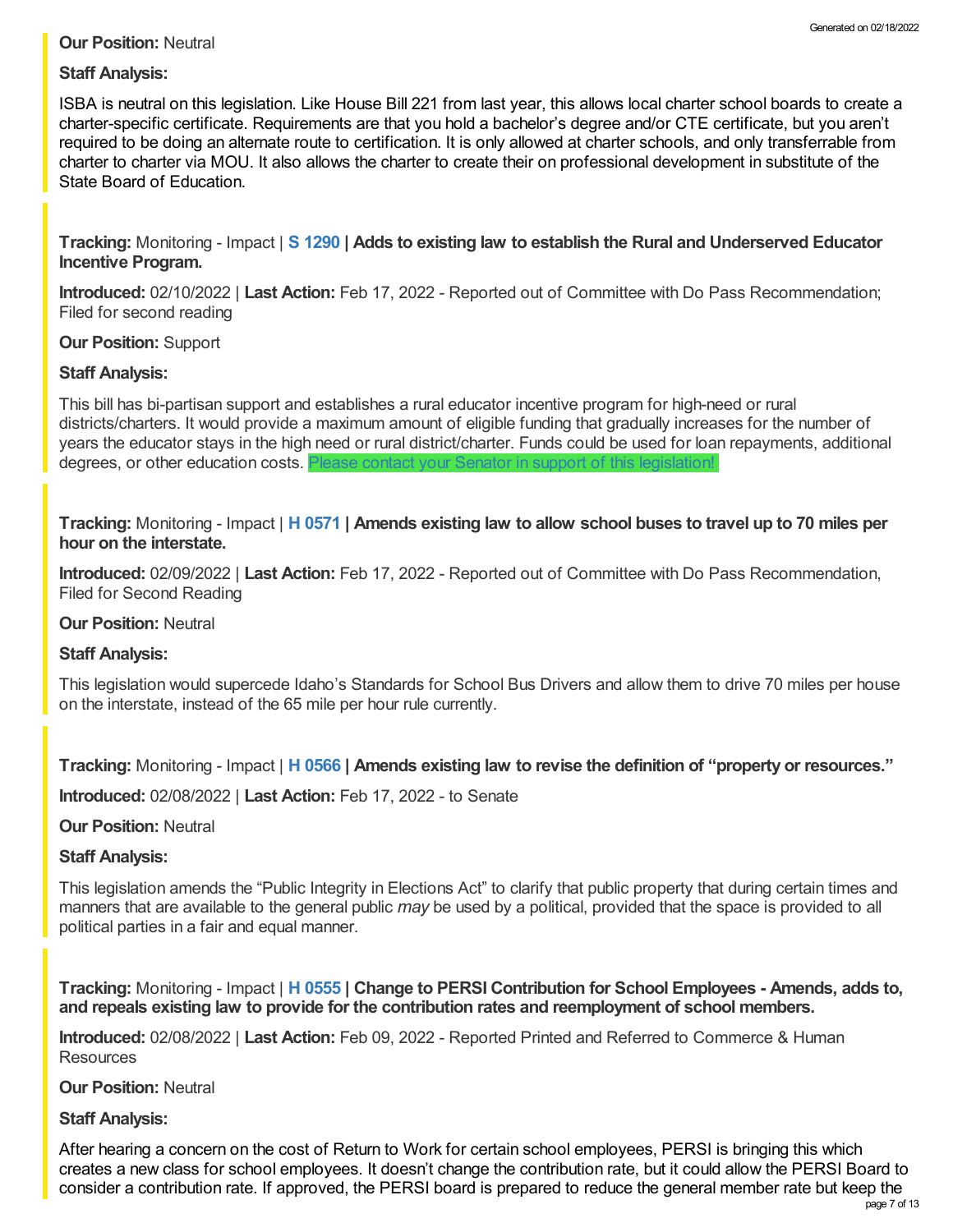teacher rate the same as it is today. It also allows ALL retired public employees to be eligible for Return to Work – meaning, retired city officials could work for schools without creating an issue on the PERSI fund and vice versa. If passed, PERSI plans to provide a lot of information to you all via webinar and his roadshows.

**Tracking:** Monitoring - Impact | **S [1280](https://legislature.idaho.gov/sessioninfo/2022/legislation/S1280/) | Amends and adds to existing law to establish programs for dyslexia.**

**Introduced:** 02/08/2022 | **Last Action:** Feb 17, 2022 - Read First Time, Referred to Education

### **Our Position:** Neutral

### **Staff Analysis:**

This legislation has the intended purposes of more readily identifying children who are living with dyslexia. It would first define dyslexia, and then align Idaho's Literacy Achievement and Accountability Act to be assessed for characteristics in dyslexia. It would also establish a list of evidence-based screening and intervention tools for schools to use, and assure educators are receiving professional development and technical assistance for better serving children with dyslexia.

**Tracking:** Monitoring - Impact | **H [0545](https://legislature.idaho.gov/sessioninfo/2022/legislation/H0545/) | Repeals and adds to existing law to remove the Public Charter School Debt Reserve Fund and to provide for a revolving loan fund.**

**Introduced:** 02/07/2022 | **Last Action:** Feb 17, 2022 - to Senate

**Our Position:** Neutral

#### **Staff Analysis:**

ISBA is neutral on this legislation. This would create a "revolving loan" fund at the state where charter schools could obtain lower interest rates on loans. There are limitations. For example, the school must pass certain financial provisions, bring at least \$1,000,000 in private or public grants, and demonstrate it has a commitment from al ender to provide a minimum of 20% project financing.

**Tracking:** Monitoring - Impact | **H [0544](https://legislature.idaho.gov/sessioninfo/2022/legislation/H0544/) | Amends existing law to provide for placement on the career ladder of certain staff for those previously certified out of state.**

**Introduced:** 02/07/2022 | **Last Action:** Feb 08, 2022 - Reported Printed and Referred to Education

**Our Position:**

**Staff Analysis:**

**Tracking:** Monitoring - No Expected Impact | **H [0533](https://legislature.idaho.gov/sessioninfo/2022/legislation/H0533/) | Amends existing law to allow for certain employees to continue to receive master educator premiums.**

**Introduced:** 02/04/2022 | **Last Action:** Feb 17, 2022 - Introduced, read first time; referred to: Education

**Our Position:** Neutral

### **Staff Analysis:**

This legislation creates a retroactive clause for approximately 23 school administrators who did the work and *received* the Master Educator Premium, but were ineligible to receive years two or three of the premium once they became an administrator. The Master Educator Premium program was phased out in 2020 when the Advanced Professional Rung was added to the career ladder. It's retroactive and has minimal impact. This legislation passed out of House Education and is on the House Floor.

**Tracking:** Monitoring - Impact | **H [0531](https://legislature.idaho.gov/sessioninfo/2022/legislation/H0531/) | Adds to existing law to provide for the protection of certain monuments and memorials.**

**Introduced:** 02/04/2022 | **Last Action:** Feb 16, 2022 - Introduced, read first time; referred to: State Affairs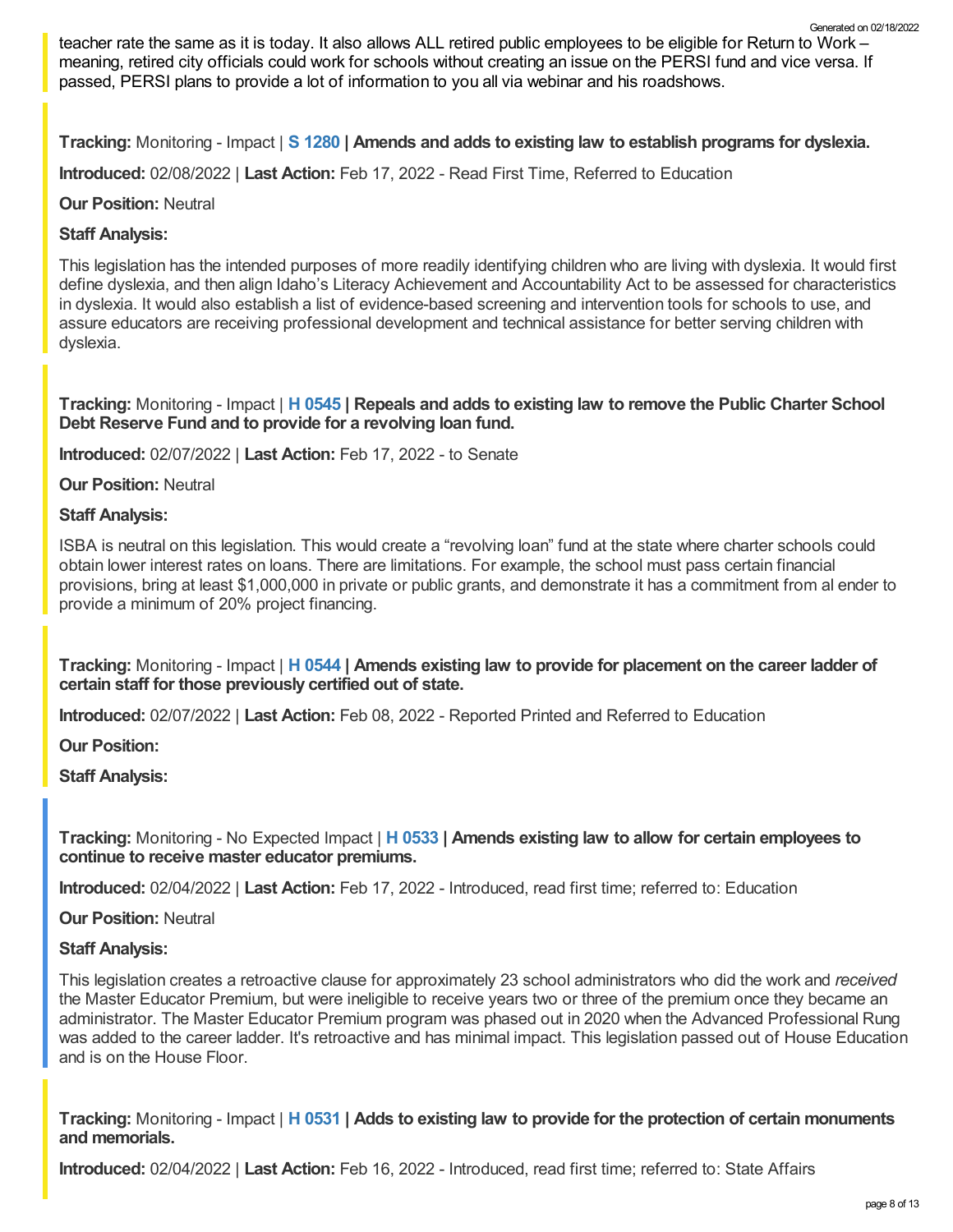### **Our Position:** Oppose

### **Staff Analysis:**

ISBA is opposed to this bill using the guiding principal of Local Governance, sometimes called Local Control. This

legislation would say that no political subdivision can alter, relocate, or remove any historical monument or memorial without the two-thirds vote approval from the Idaho State Historical Society - including bridges, schools, parks, or any other public area. It also requires that the Governor, Speaker of the House, President Pro Tem, and Minority Leadership in the House and Senate to be notified, and it may require them to go before the House and Senate State Affairs committees in the legislature. While we do appreciate that this years' version does allow some exceptions for construction or repair, we believe that local school boards should have the authority to work with their community on these issues, and not rely on a supermajority vote of a non-elected body. **Who to contact**: this bill passed the House State Affairs committee and is on the House floor. Contact your House member!

Tracking: Monitoring - Impact | S [1271](https://legislature.idaho.gov/sessioninfo/2022/legislation/S1271/) | Paying Down Levies Bill - Amends and adds to existing law to provide for **state support of discretionary spending by school districts.**

**Introduced:** 02/04/2022 | **Last Action:** Feb 07, 2022 - Reported Printed; referred to Education

**Our Position:** Support

**Staff Analysis:**

This bill would appropriate additional funds to schools on a per-student for discretionary purposes. However, if a school is collecting a levy, they would be required to use at least 75% of it to provide property tax relief. Everything else would be directed by the school board. ISBA has always advocated for more state support for school districts so there is less reliance on [supplemental](https://legislature.idaho.gov/sessioninfo/2022/standingcommittees/SEDU/) levies just to meet day-to-day operational needs. Please contact the Senate Education committee to support this legislation.

**Tracking:** Monitoring - Impact | **H [0514](https://legislature.idaho.gov/sessioninfo/2022/legislation/H0514/) | Adds to existing law to establish provisions regarding the prohibition of mask mandates.**

**Introduced:** 02/02/2022 | **Last Action:** Feb 16, 2022 - U.C. to be returned to State Affairs Committee

**Our Position:** Oppose

**Staff Analysis:**

ISBA is opposed to this legislation using the principle of Local Governance, sometimes known as Local Control. This legislation would prevent any local government - including school districts and charter schools - from requiring facial coverings or masks. Just like the ISBA would oppose a bill that would mandate the school board to require masks, we are opposed to bills that take away a school board's authority to do so. We believe that local school boards should have the ability to make decisions on these issues the way that they and their community feel is best. **Who to contact:** House State Affairs [Committee.](https://legislature.idaho.gov/sessioninfo/2022/standingcommittees/HSTA/)

**Tracking:** Monitoring - Impact | **H [0512](https://legislature.idaho.gov/sessioninfo/2022/legislation/H0512/) | Amends existing law to prohibit holding another bond election within 11 months of a failed bond election.**

**Introduced:** 02/02/2022 | **Last Action:** Feb 17, 2022 - to Senate

**Our Position:** Oppose

### **Staff Analysis:**

**ISBA is opposed to this legislation and it requires a call to action!** Once again, the House State Affairs committee introduced a bill that would place limits on local officials from placing a failed bond question on the ballot again for 11 months. Our members have brought resolutions for over 2 decades to reduce the supermajority requirement on facility bonds – something that is increasingly more difficult to achieve. This impedes efforts even further. It also came the day after the Joint Legislative Oversight Committee released their report on school facilities – in which they reported many eye-opening findings in their analysis, including an estimation that it would take upwards of \$874 million to get Idaho's school buildings to "good" condition. **Call to Action: Please contact your House Member and ask them to vote** "NO" on this legislation - it has the real and serious impact of impeding our already limited efforts on school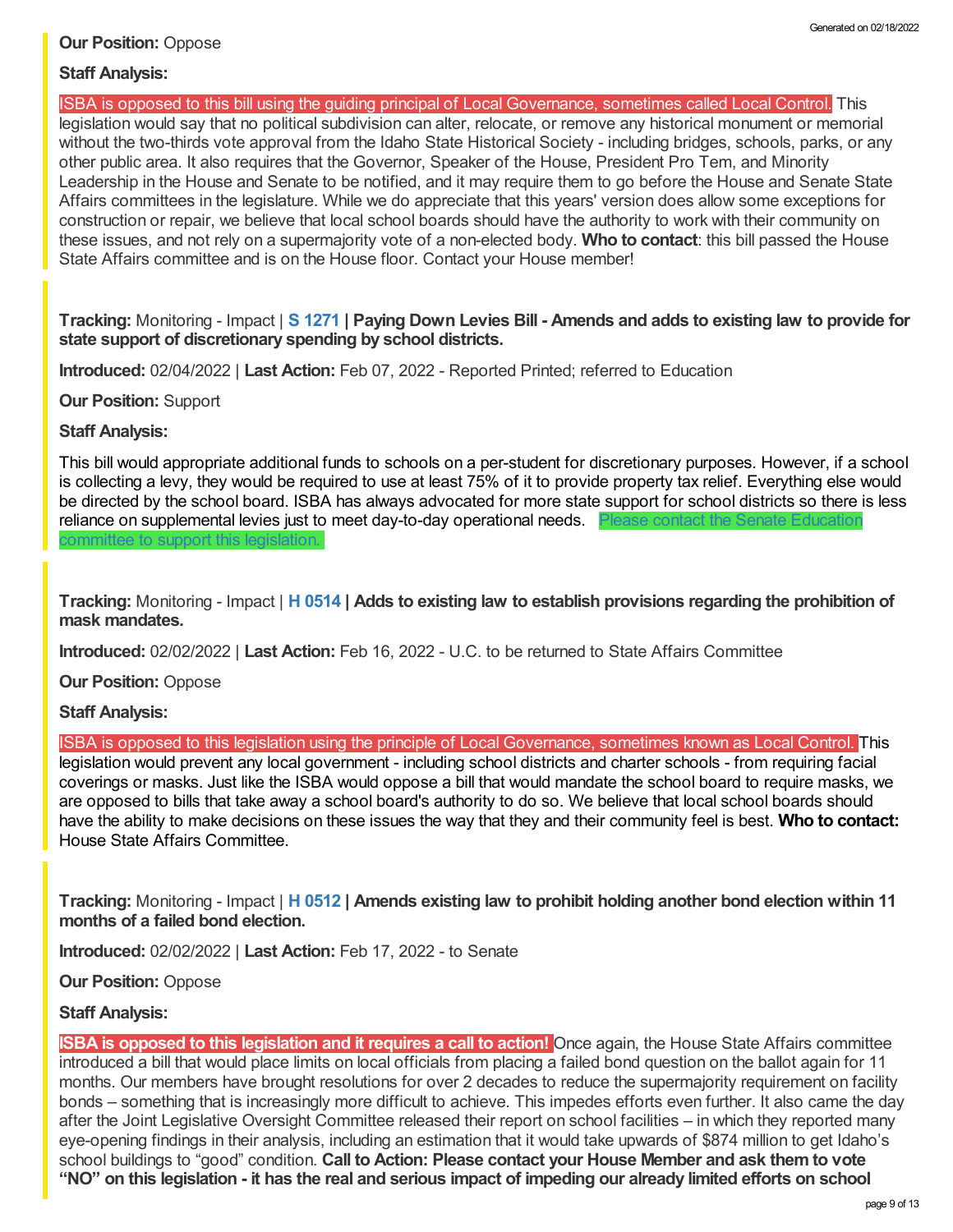**Tracking:** Monitoring - No Expected Impact | **S [1261](https://legislature.idaho.gov/sessioninfo/2022/legislation/S1261/) | Adds to existing law to provide for the installation of adult content filters on tablets and smart phones.**

**Introduced:** 02/02/2022 | **Last Action:** Feb 03, 2022 - Reported Printed; referred to State Affairs

**Our Position:** Neutral

### **Staff Analysis:**

This legislation would require manufacturers of "Internet Capable Devices" - including tablets, computers, and phones to install and activate technology that enables parents to make filtering decisions for their children.

**Tracking:** Monitoring - Impact | **S [1255](https://legislature.idaho.gov/sessioninfo/2022/legislation/S1255/) | Adds to existing law to establish the Empowering Parents Grant Program, which provides funds to eligible students for certain education expenses.**

**Introduced:** 02/02/2022 | **Last Action:** Feb 16, 2022 - Reported out of Committee with Do Pass Recommendation, Filed for Second Reading

**Our Position:** Support

### **Staff Analysis:**

This bill replaces SB 1242, and ISBA is now in support of SB1255 - Empowering Parents. Last week, we met with the sponsors about our concerns with the first version. We are grateful that they were amenable to our concerns and amended the bill accordingly. Again, this is a grant program for low-income families to use towards eligible education expenses for their kids. There is an income threshold starting with \$60,000 for the first 30 days, \$75,000 for the next 30 days. The program is open to all households regardless of income after that. Each student would be eligible for a \$1,000 grant, and each family is capped at \$3,000 total. It passed the Senate and now heads to House Education for a hearing.

**Tracking:** Monitoring - Impact | **S [1238](https://legislature.idaho.gov/sessioninfo/2022/legislation/S1238/) | Adds to existing law to provide for the self-directed learner designation.**

**Introduced:** 01/26/2022 | **Last Action:** Feb 17, 2022 - U.C. to hold place on third reading calendar one legislative day

**Our Position:** Support

### **Staff Analysis:**

ISBA supports this legislation, formerly known as SB1226. This legislation - sponsored by Senate Education Chairman Sen. Steven Thayn (R- Emmett) - allows students to request and teachers to designate students as a .self-directed learner.. It's a mastery-type bill that says students can have more flexibility in their day to day schedule, but it would still require them to meet the school or district's graduation requirements. It provides a lot of latitude to teachers and districts to ensure this happens. The biggest piece is that students who are designated are still counted as a 1.0 Full Time Equivalent . so it has no impact on your budget. It passed the Senate, and passed out of House Education unanimously.

**Tracking:** Monitoring - Impact | **H [0461](https://legislature.idaho.gov/sessioninfo/2022/legislation/H0461/) | Amends existing law to revise eligibility requirements for the Armed Forces and Public SafetyOfficer Scholarship.**

**Introduced:** 01/25/2022 | **Last Action:** Feb 15, 2022 - Read second time; filed for Third Reading

**Our Position:** Support

### **Staff Analysis:**

This is a bipartisan bill that amends Idaho's scholarship for military families who has a parent or spouse die in combat to add that they can be eligible if their parent or spouse dies in training or in their line of service. The change stems from a recent tragedy where three members of Idaho's National Guard died in a Blackhawk helicopter exercise, and the bill sponsors realized that their children wouldn't be eligible for the scholarship because they didn't die in combat. ISBA supports scholarship opportunities for all students and is in support of this legislation. It passed House Education and will be voted on by the House next week!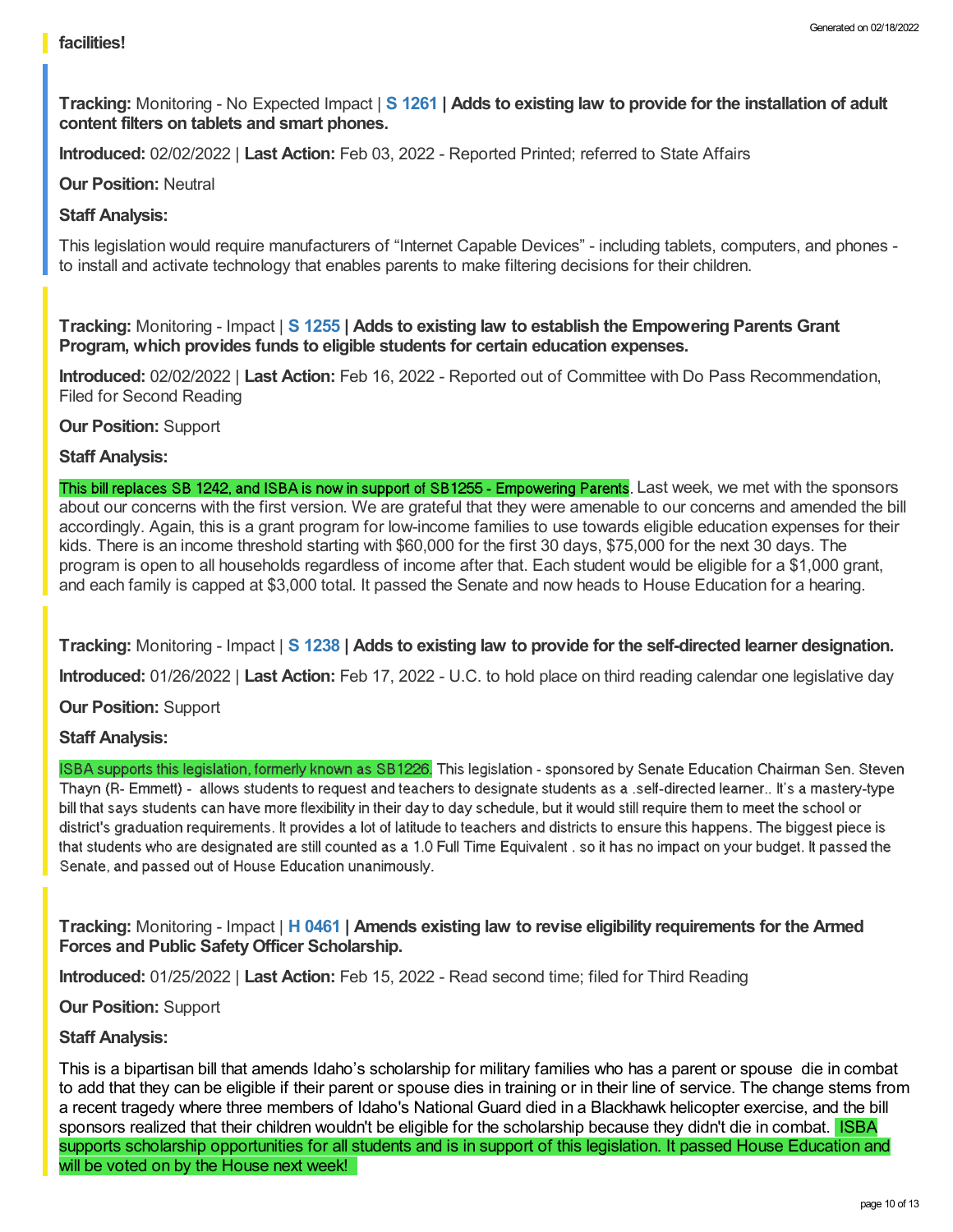**Tracking:** Monitoring - Impact | **H [0444](https://legislature.idaho.gov/sessioninfo/2022/legislation/H0444/) | Amends 2021 session law to extend a sunset date to July 1, 2023.**

**Introduced:** 01/18/2022 | **Last Action:** Feb 11, 2022 - Read second time; filed for Third Reading

**Our Position:** Support

### **Staff Analysis:**

ISBA Supports this legislation. It passed the House and Senate Committee, and is awaiting a full vote in the Senate. This legislation extends the "sunset" - also known as the 'repeal' date - of the Coronavirus Liability Immunity Act. It protects school districts and charter schools from litigation that arise out of COVID-19 infections. Since it's original passage during the Extraordinary Session of 2020, they have extended the sunset date at least once. This legislation extends it until July 1, 2023, extending it from July 1, 2022.

### **Tracking:** Urgent | **H [0443](https://legislature.idaho.gov/sessioninfo/2022/legislation/H0443/) | Adds to existing law to create the Public School Health Insurance Fund.**

**Introduced:** 01/18/2022 | **Last Action:** Feb 09, 2022 - Reported Signed by Governor on February 8, 2022 Session Law Chapter 3 Effective: 07/01/2022

### **Our Position:** Support

### **Staff Analysis:**

**This bill passed the Senate overwhelmingly, and is now on the Governor's Desk!** This legislation creates a dedicated fund for the purpose of funding the one-time amount required for public schools to buy in to the state's medical and dental insurance plan. The creation of the fund does not *require* school districts and charter schools to buyin to the plan, but creates the necessary resources to do so if you choose. Schools and districts would have two-years to utilize these funds to join the state pool. This has broad support from the Education Stakeholder groups, and is a recommendation from Governor Little. It also has a strong list of bi-partisan co-sponsors. It was opposed by a few insurance companies and the Idaho Freedom Foundation. ISBA has long advocated for the resources necessary for schools to join the state insurance pool - and this would create the opportunity for you to do that. It does also phase out the leadership premium allocation, which we know many have liked. However, it has strong support to offset the loss of these funds with a larger increase in other areas of the public schools budget that can benefit *all* employees. **Please wait for more information from the Idaho Department of Administration for information on the State's health plan.**

**Tracking:** Monitoring - Impact | **H [0438](https://legislature.idaho.gov/sessioninfo/2022/legislation/H0438/) | Amends existing law to revise provisions regarding filling vacant school trustee positions following a recall or resignation resulting from a recall petition.**

**Introduced:** 01/13/2022 | **Last Action:** Jan 14, 2022 - Reported Printed and Referred to State Affairs

**Our Position:** Neutral

# **Staff Analysis:**

No update from last week. This concept - similar to HB350 from the 2021 Session - changes how vacancies are filled following a successful recall election or resignations following the filing of a recall petition. If there is an election date (using the 4 dates for school districts) within 85 days, the vacated seat will remain vacant unfilled until that election. If it is *within* 100 days of an election, the seat shall also remain vacant until the election, in which that newly elected trustee will serve the remainder of that zone's term (unless that zone was already up for re-election on that date, in which they'll fill out the next full term). If more than one trustee is recalled and the Board no longer has a quorum, the county commission will step-in to appoint only one member so that the Board can conduct it's business until the next election. If it's more than 100 days to the next election, the Board may appoint a temporary trustee until a new trustee is elected at the next possible election. **While we have concerns about the complications of this legislation, the ISBAGAC** voted to remain neutral, as we believe that citizens can and should be involved in the process of electing trustees from their respective communities. In addition, school board members are one of the few - if not only public bodies that appoints vacant seats themselves. If you want to express your thoughts or sign up to testify, **contact: House State Affairs [Committee.](https://legislature.idaho.gov/sessioninfo/2022/standingcommittees/HSTA/)**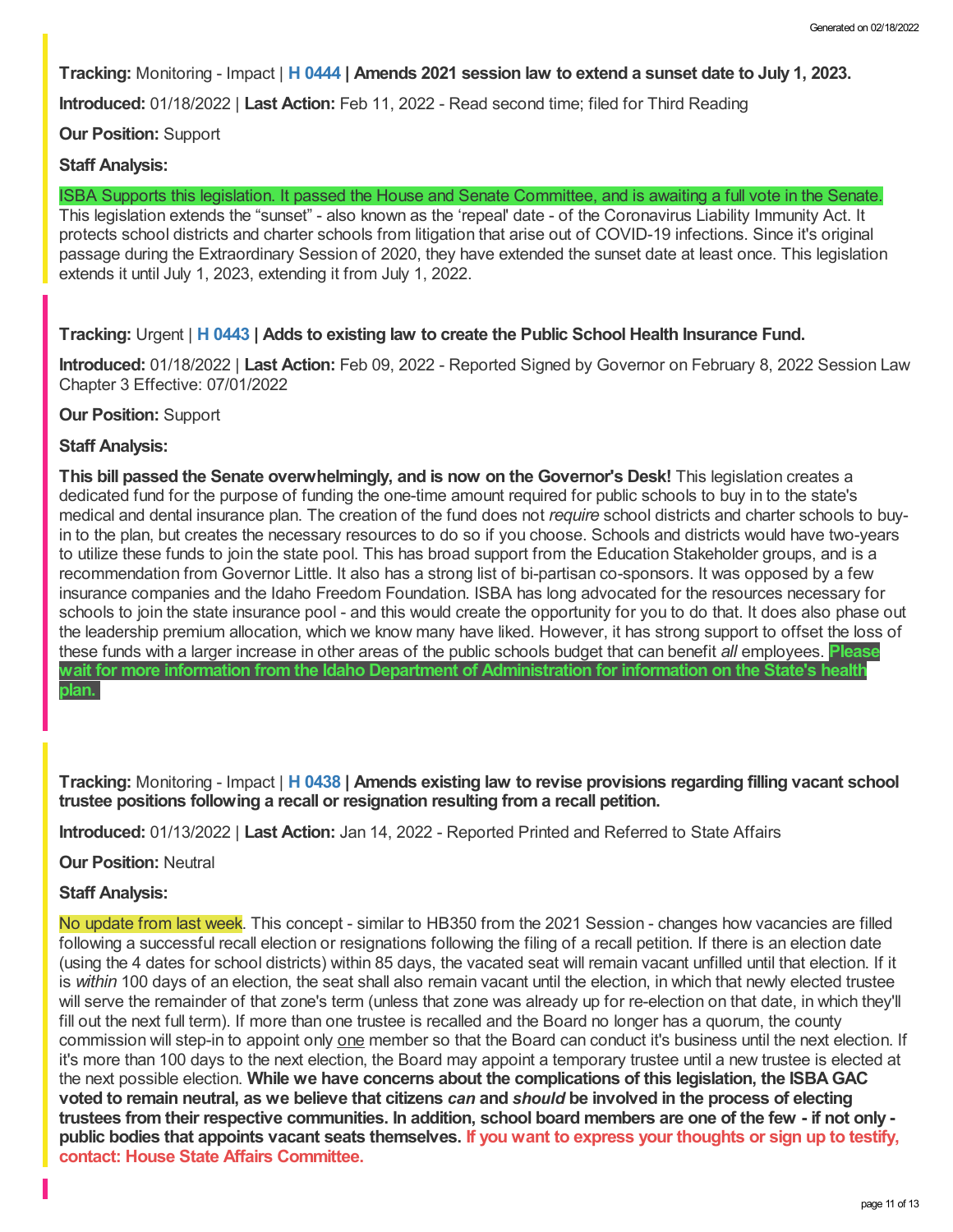Tracking: Urgent | H [0437](https://legislature.idaho.gov/sessioninfo/2022/legislation/H0437/) | Adds to existing law to provide for the adoption of the content standards prepared by **the 2020-2021 content standards review committees.** Generated on 02/18/2022

**Introduced:** 01/13/2022 | **Last Action:** Jan 14, 2022 - Reported Printed and Referred to Education

### **Our Position:** Oppose

### **Staff Analysis:**

No update from last week. This legislation would force the State Board of Education - by July 1, 2022 - to adopt and incorporate the draft of the Idaho content stands for English Language Arts and Literacy, Math, and Science prepared by the 2020 - 2021 standards review committee which was completed July 13, 2021. It would also state that each school district and charter school boards have until June 30, 2024 to incorporate curricular materials that correspond with these new content standards. **Based on 2022 ISBA Resolution No. 5, the ISBA is opposed to this legislation.** The ISBA is not opposed to a review and proposed revision of content standards, but without an independent review of the changes in the proposed revision, it could create fiscal instability and wreck havoc on our **educators ability to implement the standards. Content standards drive everything at the local level from curricular materials adoption, to teacher professional development, and assessments. The ISBA respectfully requests a thorough analysis about what has changed within each content section, and once determined, requests an appropriate time frame and financial resources for school districts and charter schools to implement these new standards in a predictable and stable manner. Who to contact: House Education [Committee.](https://legislature.idaho.gov/sessioninfo/2022/standingcommittees/HEDU/)**

Tracking: Urgent | HCR [0027](https://legislature.idaho.gov/sessioninfo/2022/legislation/HCR027/) | States findings of the Legislature and rejects certain rules of the State Board of **Education relating to Idaho content standards.**

**Introduced:** 01/13/2022 | **Last Action:** Jan 14, 2022 - Reported Printed and Referred to Education

**Our Position:** Oppose

### **Staff Analysis:**

No update from last week. This concurrent resolution would reject - in their entirety - Idaho's content standards for English Language Arts, Math, and Science. It was introduced and is paired with HB437. **Based on 2022 ISBA** Resolution No. 5, the ISBA is opposed to this rejection. The ISBA is not opposed to a review and proposed revision of content standards, but without an independent review of the changes in the proposed revisions, it **could create fiscal instability and wreck havoc on our educators ability to implement the standards. Content standards drive everything at the local level from curricular materials adoption, to teacher professional development, and assessments. The ISBA respectfully requests a thorough analysis about what has changed within each content section, and once determined, requests an appropriate time frame and financial resources** for school districts and charter schools to implement these new standards in a predictable and stable manner. **Who to contact: House Education [Committee](https://legislature.idaho.gov/sessioninfo/2022/standingcommittees/HEDU/).**

**Tracking:** Monitoring - Impact | **H [0436](https://legislature.idaho.gov/sessioninfo/2022/legislation/H0436/) | Amends existing law to revise the individual and corporate income tax rate and to provide for an income tax rebate.**

**Introduced:** 01/12/2022 | **Last Action:** Feb 07, 2022 - Reported Signed by Governor on February 4, 2022 Session Law Chapter 1 Effective: Retroactive to 01/01/2022 SECTION 1 -3; 02/04/2022 SECTION 4

### **Our Position:** Neutral

### **Staff Analysis:**

This legislation consolidates the income tax brackets from five to four, lowers each rate, and makes it retroactive to January 1, 2022. Additionally, it lowers the income tax rates to 6% retroactively, and provides a one-time tax rebate of \$350 million, returning 12% of 2020 personal income tax - or \$75 for each taxpayer and dependent - whichever is greater. Because it has a possible impact to Idaho's general fund, ISBA is monitoring impact. However, we are neutral to the bill.

Please contact Misty, Quinn, or Catherine if you have any questions.